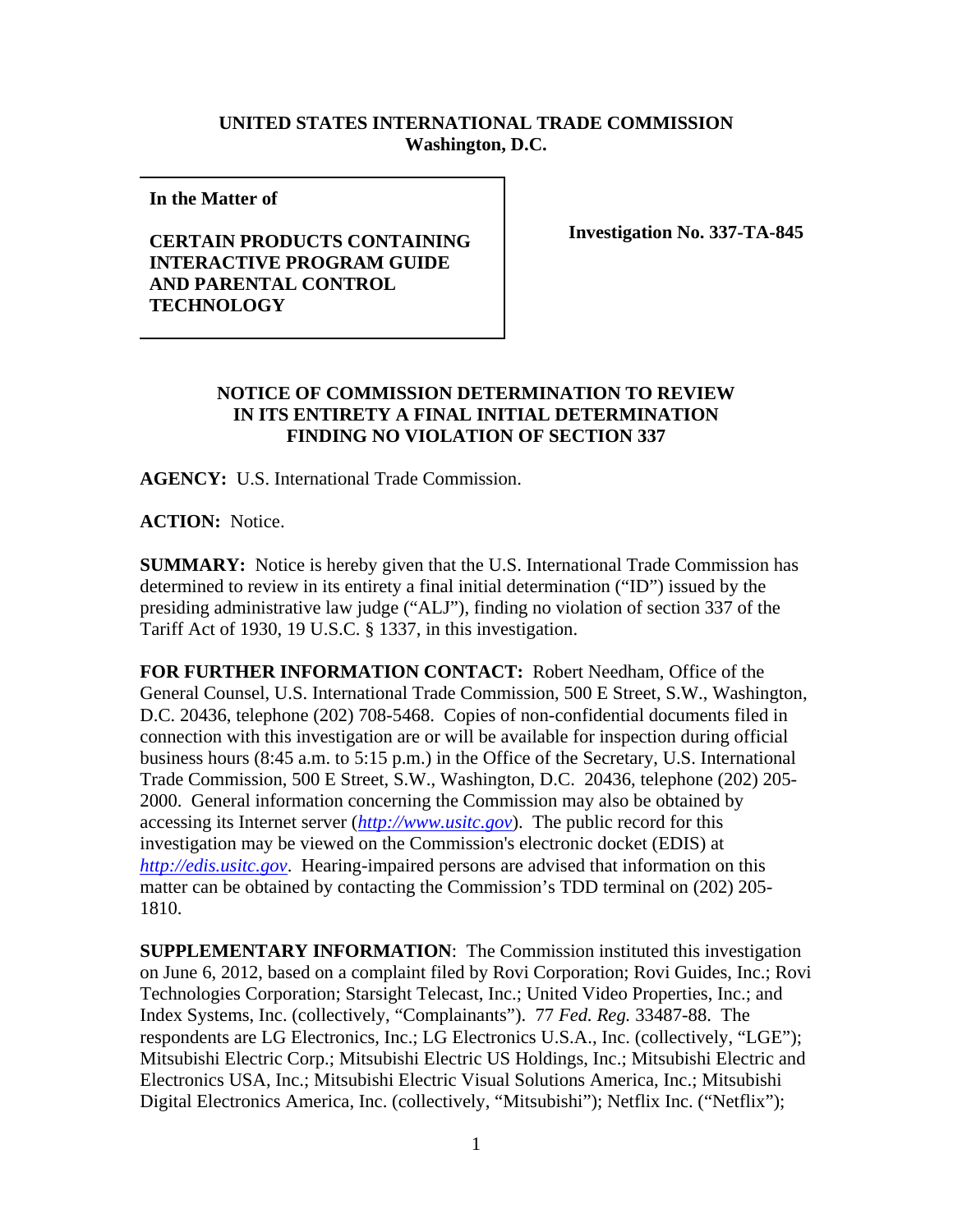Roku, Inc. ("Roku"); and Vizio, Inc ("Vizio"). The Office of Unfair Import Investigations is not participating in this investigation.

Originally, Complainants asserted numerous claims from seven patents against various respondents. Complainants later moved to terminate the investigation as to three of the seven patents, as to certain claims of one of the remaining four patents, and as to respondents LGE, Mitsubishi, and Vizio. Order No. 9 (Sept. 4, 2012), *not reviewed*, Oct. 2, 2012; Order No 16 (Nov. 6, 2012), *not reviewed*, December 7, 2012; Order Nos. 17 (Dec. 19, 2012) and 19 (Dec. 20, 2012), *not reviewed*, January 18, 2013; Order No. 21 (Jan. 22, 2013), *not reviewed* Feb. 13, 2013; Order Nos. 34 (Feb. 27, 2013) and 36 (Mar. 1, 2013), *not reviewed* (Mar. 22, 2013). What remains in the investigation are respondents Netflix and Roku, as well as claims 1, 6, 13, and 17 of U.S. Patent No. 6,898,762 ("the '762 patent"), claims 13-20 of U.S. Patent No. 7,065,709 ("the '709 patent"); claims 1-3, 10, and 11 of U.S. Patent No. 7,103,906 ("the '906 patent"); and claims 1, 2, 4, 6, 14, 15, 17, and 19 of U.S. Patent No. 8,112,776 ("the '776 patent").

On June 7, 2013, the presiding ALJ issued his final ID, finding no violation of section 337. Specifically, the ALJ found that none of the accused products met the importation requirement of section 337. While the ALJ found that his importation finding was dispositive, the ALJ made additional findings in the event that the Commission determined that the importation requirement was met. The ALJ found that no party infringed any of the four asserted patents. He also found that the '776 patent is invalid as anticipated and obvious, but that the respondents had failed to show that the other three asserted patents were invalid. The ALJ found a domestic industry for articles protected by each of the patents-in-suit, but found that Complainants had not shown a domestic industry based on substantial investment in licensing the asserted patents. The ALJ also rejected Respondents' patent misuse, implied license, and patent exhaustion defenses.

On June 24, 2013, Complainants filed a petition for review challenging the ALJ's findings that the importation requirement is not met, that Netflix does not induce infringement, and that the economic prong of the domestic industry is not met by Complainants' licensing activity. That same day, the respondents Netflix and Roku filed a joint contingent petition for review arguing additional bases for finding no violation. On July 2, 2013, the parties filed oppositions to each other's petitions.

Having examined the record of this investigation, including the ALJ's final ID, the petitions for review, and the responses thereto, the Commission has determined to review the final ID in its entirety.

The parties are requested to brief their positions on the issues under review with reference to the applicable law and the evidentiary record. In connection with its review, the Commission is particularly interested in briefing on the following issues:

1. Whether direct infringement being carried out by non-imported Netflix servers and Netflix user interfaces affects whether the Netflix SDK induces infringement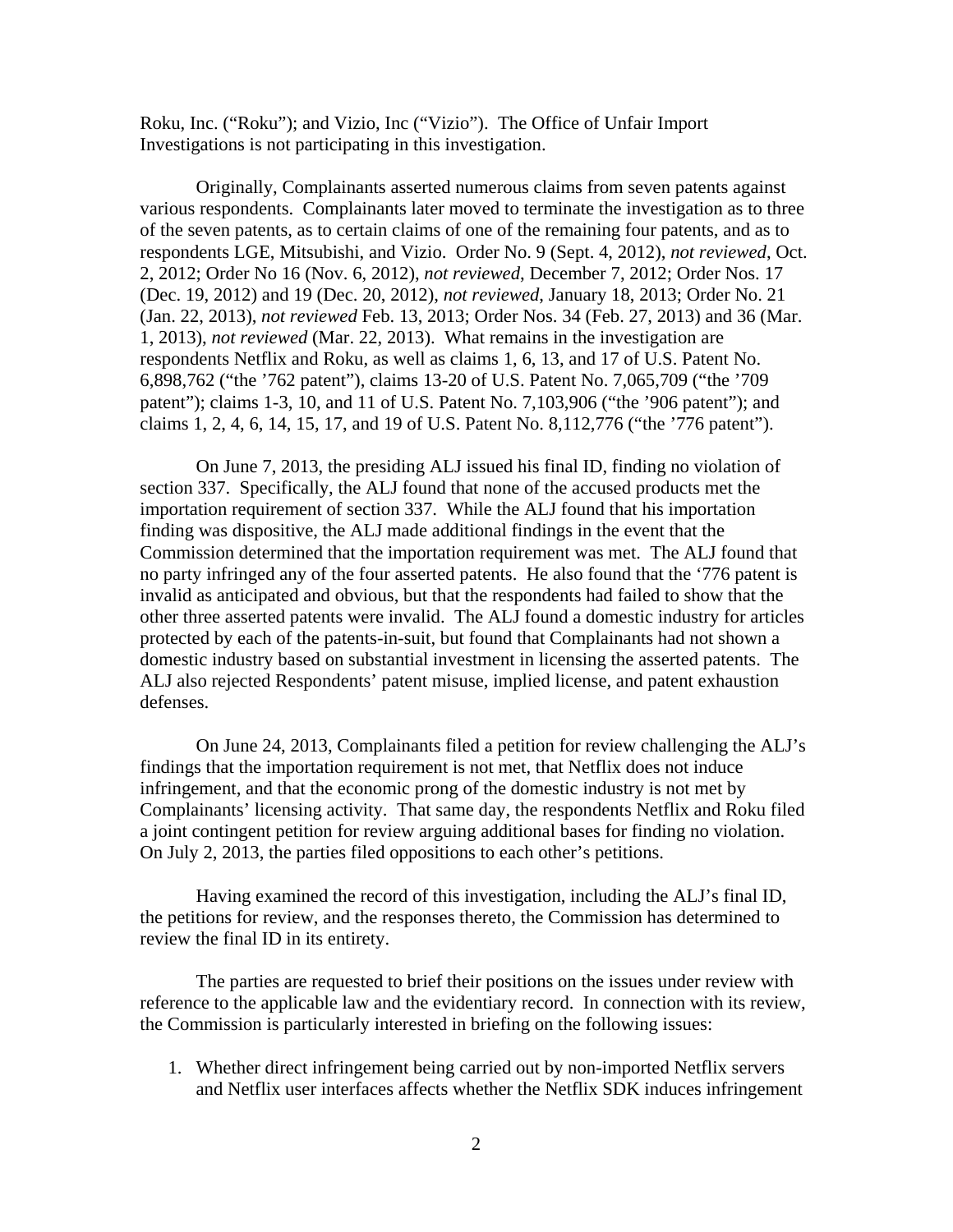at the time of importation. Additionally, explain how the Commission Opinion in *Certain Electronic Devices with Image Processing Systems, Components Thereof, and Associated Software*, Inv. No. 337-TA-724, applies to the accused Netflix SDK for each of the asserted patents.

- 2. Whether Complainants' licensing of the Netflix Ready Devices pursuant to the LGE and Vizio licenses affects whether the accused Netflix software infringes.
- 3. Whether Netflix's provision of its SDK pursuant to its agreements with LGE and Vizio constitutes a "sale" within the meaning of section  $337(a)(1)(B)$ .
- 4. Identify the specific software that allegedly induces infringement of each of the asserted patents, and explain where such software is present in both the Netflix software allegedly "sold for importation" and in the Netflix Ready Devices imported into the United States. Or explain why no such software exists.
- 5. Explain specifically how the Netflix SDK itself induces infringement of each of the asserted patents. Or explain why the Netflix SDK itself does not induce infringement of each of the asserted patents.
- 6. Whether Netflix may induce infringement where the direct infringement is carried out by Netflix servers and Netflix user interfaces.
- 7. For each claim that Netflix is accused of inducing infringement, explain who or what carries out the direct infringement for each claim limitation.

The parties have been invited to brief only the discrete issues described above, with reference to the applicable law and evidentiary record. The parties are not to brief other issues on review, which are adequately presented in the parties' existing filings.

In connection with the final disposition of this investigation, the Commission may (1) issue an order that could result in the exclusion of the subject articles from entry into the United States, and/or (2) issue a cease and desist order that could result in the respondent being required to cease and desist from engaging in unfair acts in the importation and sale of such articles. Accordingly, the Commission is interested in receiving written submissions that address the form of remedy, if any, that should be ordered. If a party seeks exclusion of an article from entry into the United States for purposes other than entry for consumption, the party should so indicate and provide information establishing that activities involving other types of entry either are adversely affecting it or likely to do so. For background, *see Certain Devices for Connecting Computers via Telephone Lines*, Inv. No. 337-TA-360, USITC Pub. No. 2843 (December 1994) (Commission Opinion).

If the Commission contemplates some form of remedy, it must consider the effects of that remedy upon the public interest. The factors the Commission will consider include the effect that an exclusion order and/or a cease and desist order would have on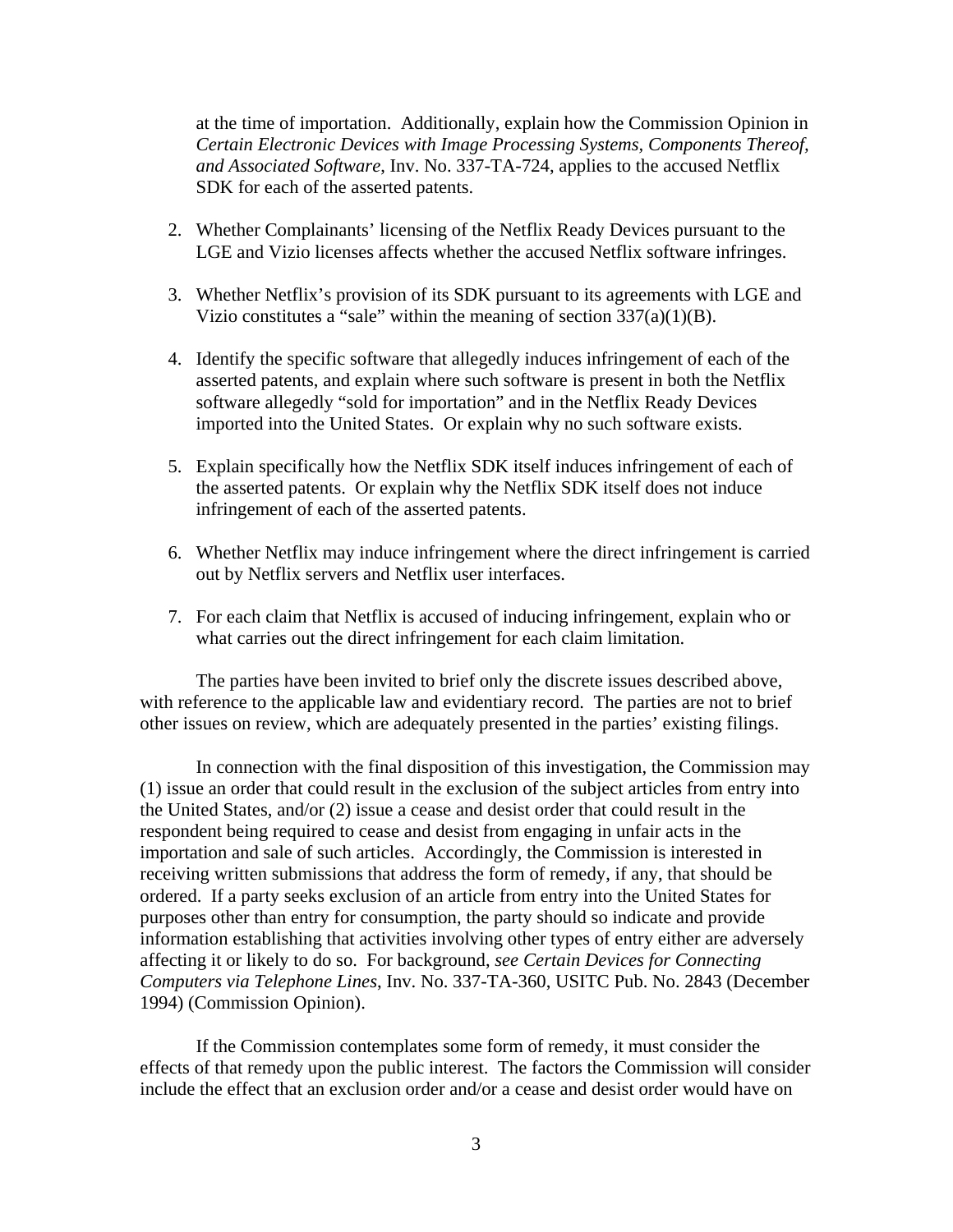(1) the public health and welfare, (2) competitive conditions in the U.S. economy, (3) U.S. production of articles that are like or directly competitive with those that are subject to investigation, and (4) U.S. consumers. The Commission is therefore interested in receiving written submissions that address the aforementioned public interest factors in the context of this investigation.

If the Commission orders some form of remedy, the U.S. Trade Representative, as delegated by the President, has 60 days to approve or disapprove the Commission's action. *See* Presidential Memorandum of July 21, 2005, 70 *Fed. Reg.* 43251 (July 26, 2005). During this period, the subject articles would be entitled to enter the United States under bond, in an amount determined by the Commission and prescribed by the Secretary of the Treasury. The Commission is therefore interested in receiving submissions concerning the amount of the bond that should be imposed if a remedy is ordered.

**WRITTEN SUBMISSIONS:** The parties to the investigation are requested to file written submissions on the issues identified in this notice. Parties to the investigation, interested government agencies, and any other interested parties are encouraged to file written submissions on the issues of remedy, the public interest, and bonding. Such submissions should address the recommended determination by the ALJ on remedy and bonding. The written submissions must not exceed 75 pages, and must be filed no later than close of business on August 23, 2013. Reply submissions must not exceed 50 pages, and must be filed no later than the close of business on August 30, 2013. No further submissions on these issues will be permitted unless otherwise ordered by the Commission.

Persons filing written submissions must file the original document electronically on or before the deadlines stated above and submit 8 true paper copies to the Office of the Secretary by noon the next day pursuant to section 210.4(f) of the Commission's Rules of Practice and Procedure (19 C.F.R. § 210.4(f)). Submissions should refer to the investigation number ("Inv. No. 337-TA-845") in a prominent place on the cover page and/or the first page. (*See* Handbook for Electronic Filing Procedures, http://www.usitc.gov/secretary/fed\_reg\_notices/rules/handbook\_on\_electronic filing.pdf). Persons with questions regarding filing should contact the Secretary (202- 205-2000).

Any person desiring to submit a document to the Commission in confidence must request confidential treatment. All such requests should be directed to the Secretary to the Commission and must include a full statement of the reasons why the Commission should grant such treatment. *See* 19 C.F.R. § 201.6. Documents for which confidential treatment by the Commission is properly sought will be treated accordingly. A redacted non-confidential version of the document must also be filed simultaneously with the any confidential filing. All non-confidential written submissions will be available for public inspection at the Office of the Secretary and on EDIS.